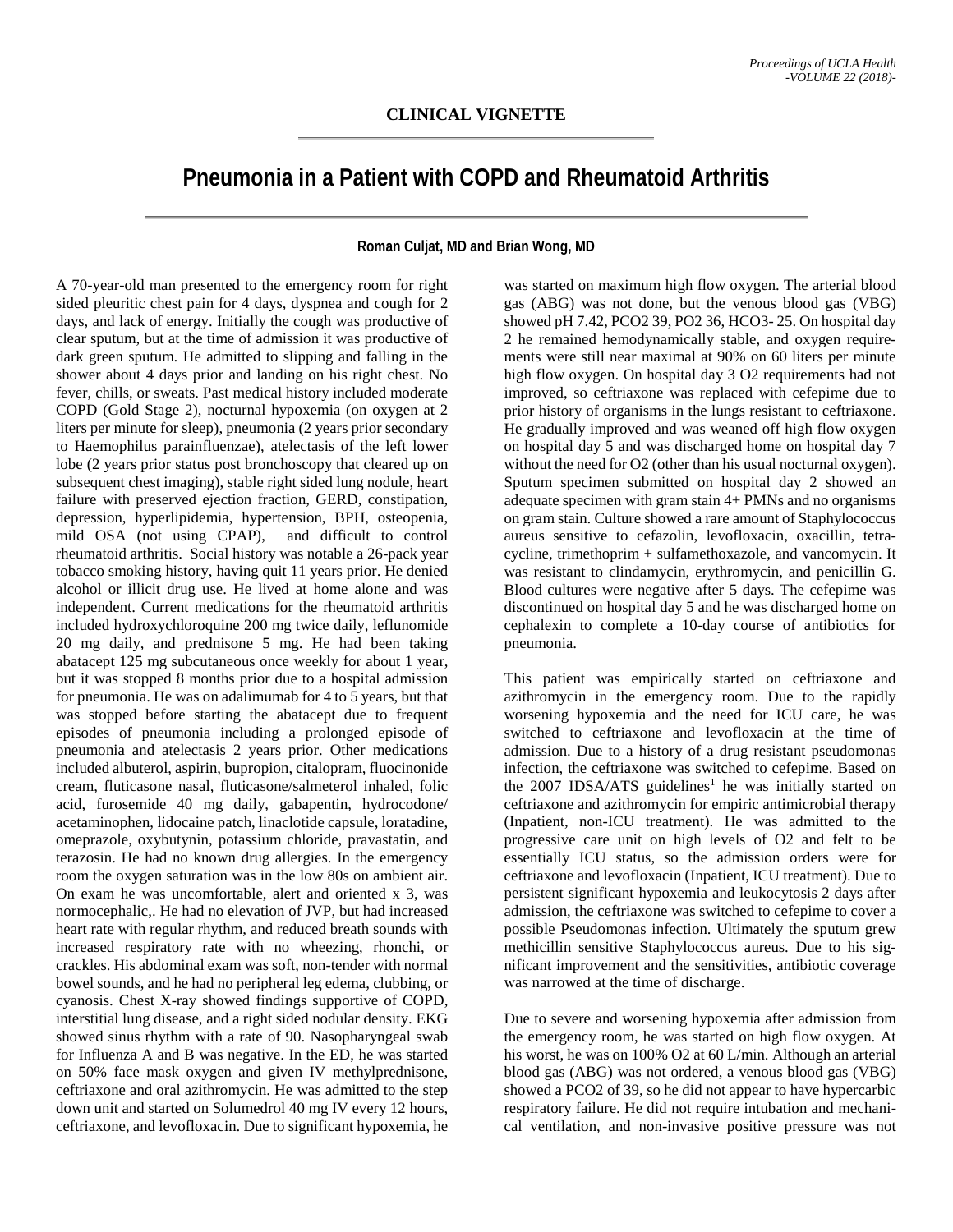needed. In 2015 Frat et al demonstrated that there was no difference in intubation rates in 310 patients with hypoxemic respiratory failure who received high-flow oxygen, standard oxygen, or noninvasive ventilation. There was a significant difference in favor of high-flow oxygen in the 90-day mortality.2 Matthay emphasized in his editorial that in a post hoc adjusted analysis that included 238 patients with severe initial hypoxemia (PaO2:FIO2 <200 mm Hg), the intubation rate was significantly lower among patients who received highflow O2 than among patients in the other two groups.<sup>3</sup> Therefore, high flow O2 was an effective treatment for this patient.

The patient had known difficult to control rheumatoid arthritis and moderate COPD. For the rheumatoid arthritis, he took leflunomide, hydroxychloroquine, and prednisone. He had been on abatacept (a biologic DMARD (disease-modifying antirheumatic drug)) for about 1 year, but it was stopped due to pneumonia 8 months prior to this admission. Previously during an episode of bilateral lower lobe pneumonia and subsequent left lower lobe atelectasis 2 years prior he had been on adalimumab. It was subsequently discontinued, and abatacept was started. Since he was no longer on abatacept for this episode of pneumonia, it appeared that the pneumonia was due at least in part to the right sided rib fractures that occurred at home from a fall in the shower. He likely developed atelectasis as a result of the pleuritic chest pain, and this likely led to pneumonia. Although he was not on abatacept during this episode of pneumonia, it is important to keep in mind the pulmonary risk of this biologic DMARD. In the 2006 ASSURE trial it was proven that abatacept in combination with synthetic DMARDs was well tolerated and improved physical function and physician- and patient-reported disease outcomes. However, abatacept with biologic background therapies was associated with an increase in the rate of serious adverse events.<sup>4</sup> This patient was on 2 non-biologic (synthetic) agents (hydroxylchloroquine and leflunomide) and corticosteroids (prednisone) at the time of admission. In the ASSURE trial it was also noted that serious adverse events were more common in patients on leflunomide and abatacept compared with patients on leflunomide plus placebo.<sup>4</sup> The authors of the study left a recommendation to use abatacept with caution and close monitoring of respiratory status in patients with rheumatoid arthritis and COPD due to observed higher frequency of adverse events and serious adverse events in these patients compared with patients on placebo.<sup>4</sup>

## *Figures*



*Figure 1* – Portable Chest X-ray on day of admission. It was notable for a known right nodular density and chronic changes, but there was no clear evidence of a pulmonary infiltrate.



*Figure 2* – CT Pulmonary Angiogram on hospital day 1 did not show evidence of pulmonary embolism, but bilateral lower lobe consolidation was noted.